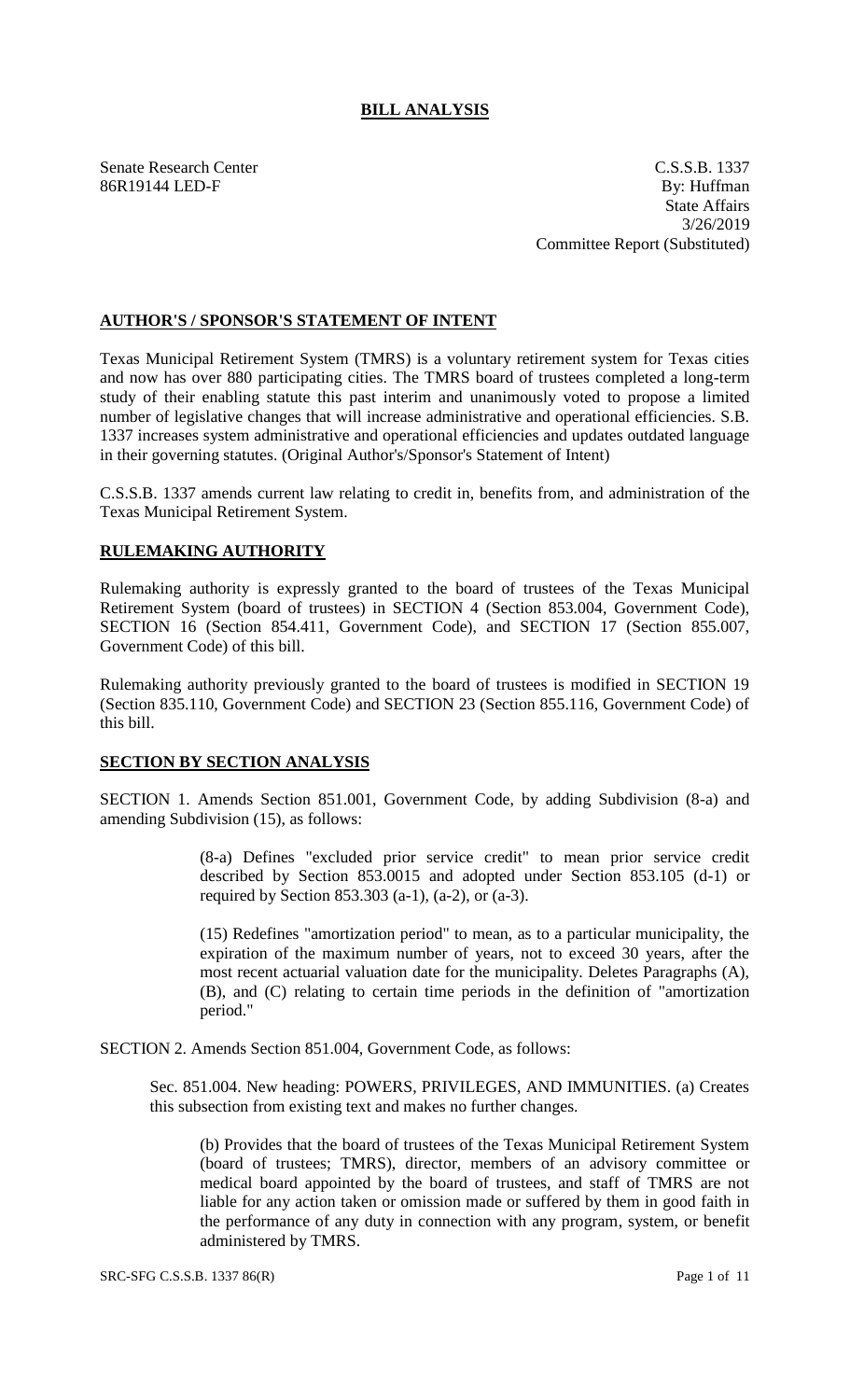SECTION 3. Amends the heading to Section 853.003, Government Code, to read as follows:

Sec. 853.003. BUY BACK OF CREDITED SERVICE PREVIOUSLY CANCELED.

SECTION 4. Amends Subchapter A, Chapter 853, Government Code, by adding Sections 853.0015 and 853.004, as follows:

Sec. 853.0015. EXCLUDED PRIOR SERVICE CREDIT. Provides that if a member is entitled to receive excluded prior service credit under this chapter (Creditable Service), the prior service credit certified to the member:

(1) may only be used to satisfy length of service requirements for vesting and retirement eligibility; and

(2) may not be used to determine eligibility for or computation of updated service credits.

Sec. 853.004. RULES FOR CREDITABLE SERVICE. Requires the board of trustees to adopt rules necessary or desirable to implement this chapter.

SECTION 5. Amends Section 853.105, Government Code, by amending Subsections (a), (c), and (d) and adding Subsection (d-1), as follows:

(a) Requires TMRS, rather than the board of trustees, after receiving a certification of prior service and average prior service compensation under Section 853.104 (Certification of Service and Average Compensation), to determine the member's prior service credit.

(c) Removes an effective date applied to this subsection and provides that the prior service credit is an amount computed as a percentage determined as provided by Subsection (d) or, if applicable, Subsection (d-1), times a base credit equal to the accumulation at three percent interest of a series of monthly amounts for the number of months of approved prior service, times the sum of certain amounts.

(d) Requires the governing body of a municipality, rather than the governing body of a municipality having an effective date of retirement system participation after December 31, 1975, to determine in the ordinance providing for participation the percentage to be applied against the base credit in computing a prior service credit under Subsection (c). Authorizes the percentage adopted, except as provided by Subsection (d-1), to be any multiple of 10 percent that does not exceed 100 percent of the base credit, with 10 percent being the minimum percentage a municipality is authorized to adopt. Prohibits a governing body from adopting a percentage under this subsection until the actuary first determines, and TMRS, rather than the board of trustees, concurs in the determination, that the municipality is able to fund, before the 30th anniversary, rather than the 25th anniversary, of the effective day of its participation in TMRS, all prior service obligations that the municipality proposes to assume under this section (Determination of Prior Service Credit).

(d-1) Requires the governing board of a municipality to adopt, by ordinance, a zero percent prior service credit if, before joining TMRS, the municipality provided retirement benefits to its employees that were funded partly or wholly by the municipality. Provides that prior service credit adopted under this subsection is excluded prior service credit.

SECTION 6. Amends Section 853.106, Government Code, as follows:

Sec. 853.106. PRIOR SERVICE CERTIFICATE. (a) Requires TMRS, rather than the board of trustees, after determining a member's prior service credit under Section 853.105, to issue to the member a prior service certificate stating certain information.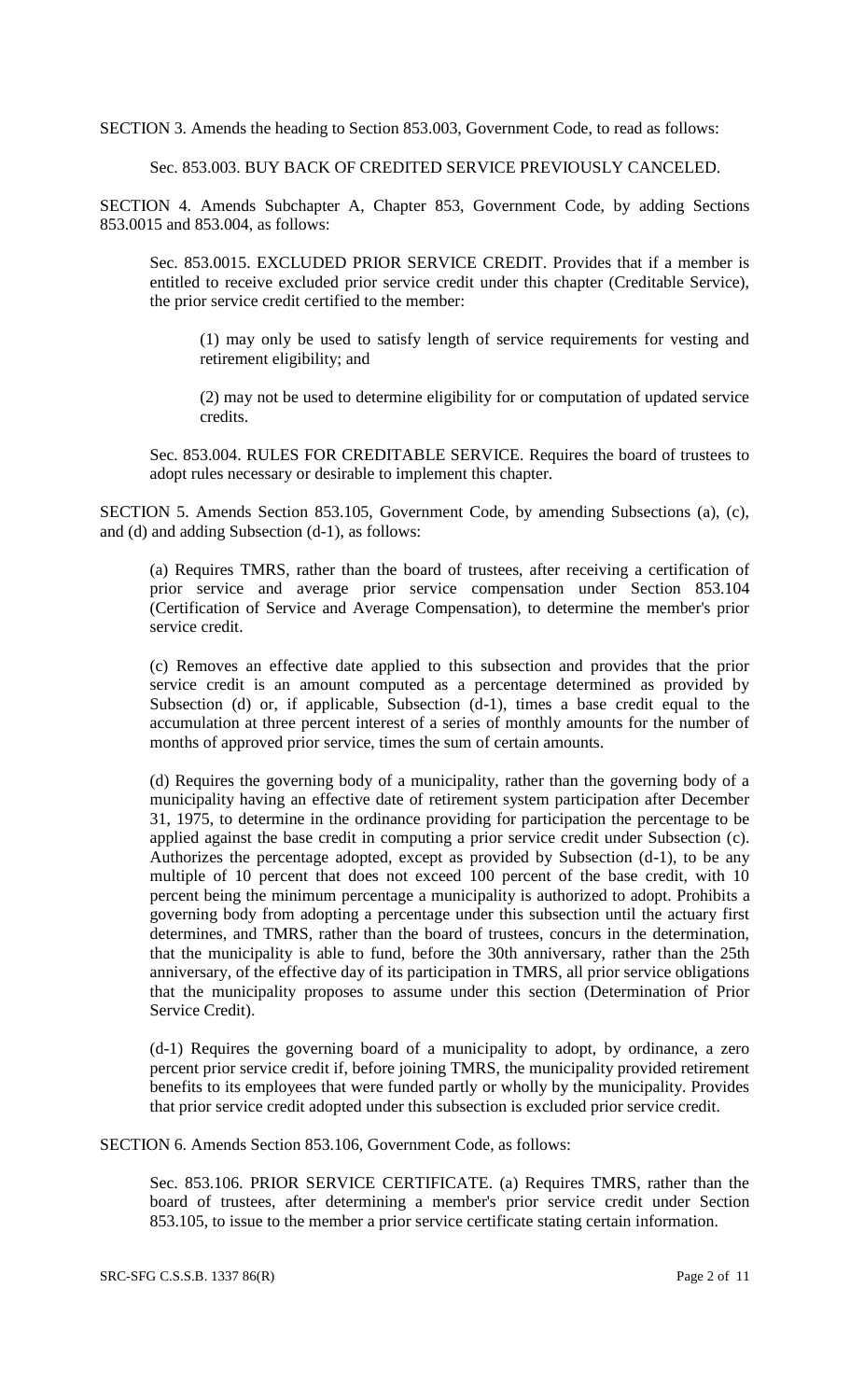(b) Provides that, as long as a person remains a member, the person's prior service certificate is, for purposes of retirement, conclusive evidence of the information it contains, except that a member of participating municipality is authorized to request that TMRS correct an error in the prior service certificate in accordance with Section 852.110 (Correction of Errors), rather than request the board of trustees to modify the certificate before the first anniversary of the issuance or modification.

SECTION 7. Amends Section 853.303, Government Code, by adding Subsections (a-1), (a-2), and (a-3) and amending Subsections (c) and (d), as follows:

(a-1) Provides that this subsection applies to a participating municipality that is required to adopt a zero percent prior service credit under Section 853.105(d-1). Provides that, if the governing body of a participating municipality subject to this subsection authorizes the granting of prior service credit to an employee under Subsection (a), the employee is only entitled to receive excluded prior service credit.

(a-2) Provides that this subsection applies to a participating municipality that, before having a department of the municipality begin participating in TMRS, provided other retirement benefits to its employees in that department funded partly or wholly by the municipality. Provides that if, on or after January 1, 2020, the governing body of a participating municipality subject to this subsection authorizes the granting of prior service credit to an employee under Subsection (a) (relating to authorizing the governing body of a municipality by ordinance to authorize the granting of prior service credit), the employee is only entitled to receive excluded prior service credit.

(a-3) Provides that this subsection applies to a participating municipality that elected to discontinue the participation in TMRS of persons employed or reemployed after the date of an election to discontinue under Section 852.006(a) (relating to prohibiting a municipality from terminating participation in TMRS exempt under certain conditions), provided other retirement benefits to those persons funded partly or wholly by the municipality, and subsequently elects, by ordinance, to have those employees resume participating in TMRS as employees. Provides that if, on or after January 1, 2020, the governing body of a participating municipality subject to this subsection authorizes prior service credit under Subsection (a) to an employee described by this subsection, the employee is only entitled to excluded prior service credit.

(c) Requires the municipality, as soon as practicable after a member has filed a statement of prior service under this section, to verify the prior service claimed and certify to TMRS, rather than to the board of trustees, the creditable prior service approved and the average monthly compensation paid to the member during the period of the service.

(d) Requires TMRS, rather than the board of trustees, after receiving a certification of prior service and average monthly compensation under this section, to take certain actions.

SECTION 8. Amends Section 853.401(a), Government Code, as follows:

(a) Authorizes the governing body of a participating municipality by ordinance, except as provided by Subsection (b) (relating to prohibiting a municipality from authorizing updated service credits for members with less than a minimum amount of service) and Section 853.0015 to authorize the crediting in TMRS of updated service credits for service performed for the municipality by members. Requires a member, beginning January 1, 2022, to be a contributing employee of the municipality on the date prescribed by 853.402(e) (relating to establishing the date used in computing updated service compensation and updated service credits) to be eligible to receive an updated service credit authorized under this section (Ordinance Authorizing Updated Secure Credits).

SECTION 9. Amends Section 853.402, Government Code, by adding Subsection (g), as follows: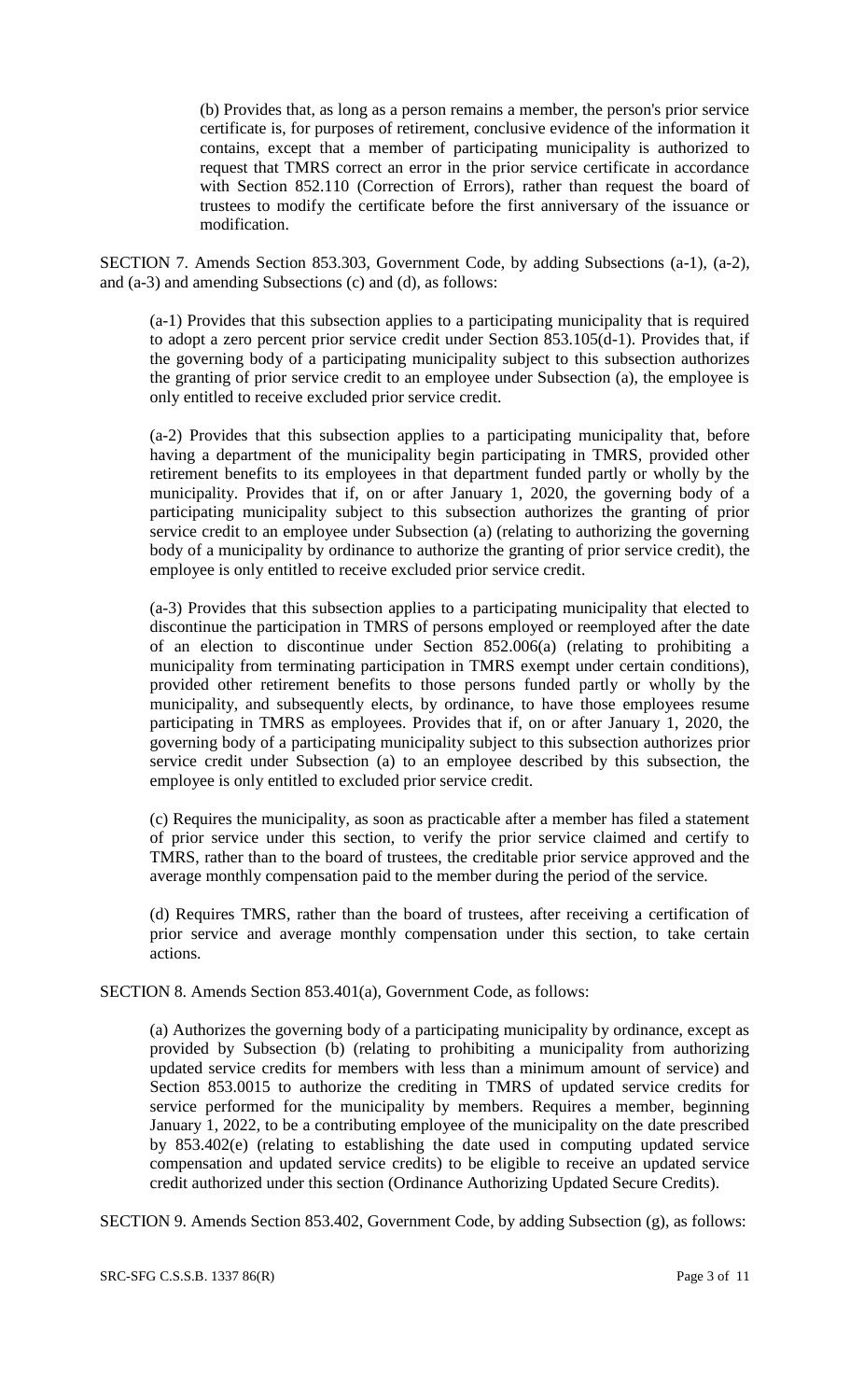(g) Authorizes TMRS to recalculate updated service credit for purposes of determining a member's retirement annuity if the member reestablishes credit service in accordance with Section 853.003 and retires in the same calendar year and if any municipality for which the member performed creditable service adopts an ordinance authorizing updated service credits under Section 853.401, 853.404 (Allowance of Updated Service Credit and Annuity Increases), or 853.601 (Ordinance Authorizing Updated Service Credit for Transferred Service) with an effective date of January 1 of the same calendar year.

SECTION 10. Amends Section 853.601(a), Government Code, to delete existing text regarding a date of January 1, 1984, related to updated service credit.

SECTION 11. Amends Section 854.006(f), Government Code, to delete references to certain subdivisions of Sections 854.305 and 854.410, Government Code.

SECTION 12. Amends Section 854.301, Government Code, by adding Subdivision (d) to prohibit a member from applying for a disability retirement annuity under this subchapter (Disability Retirement Benefits) after the date the member's participating municipality begins participation in the occupational disability benefits program under Subchapter E (Optional Disability Retirement Benefits).

SECTION 13. Amends Sections 854.408(a) and (b), Government Code, as follows:

(a) Provides that a standard occupational disability retirement annuity is payable throughout the life of the retiree, except as otherwise provided by this subchapter. Deletes existing Subdivisions (1) and (2) relating to a retirement annuity being reducible as to any month or series of months.

(b) Prohibits the occupational disability retirement annuity of a disability retiree from being suspended under this subchapter after the date the disability retiree attains 60 years of age. Deletes existing text of Subsection (b) and Subdivisions (1) and (2) relating to prohibiting the standard occupational disability retirement annuity from exceeding certain amounts.

SECTION 14. Amends Section 854.409, Government Code, as follows:

Sec. 854.409. New heading: MEDICAL EXAMINATION OF RETIREES. (a) Authorizes TMRS to require, by written request, a disability retiree under this subchapter who is younger than 60 years of age to undergo a medical examination and provide current medical and other relevant information reaffirming the status of the retiree as meeting the requirements for certification of occupational disability under Section 854.407(b) (relating to requiring the medical border to issue a certification of occupational disability upon certain findings). Authorizes TMRS or medical board to designate a physician to perform the examination. Requires the retiree to pay the cost of the examination, unless the director, at the director's discretion, waives that requirement and has TMRS pay the cost of the examination. Deletes text relating to requiring a disability retiree to promptly notify the board of trustees in writing of the amount of certain earnings.

(b) Authorizes TMRS, if a disability retiree refuses to submit to a medical examination or fails to provide current medical or other information requested under Subsection (a), to suspend payments of the disability annuity as provided by this section, rather than authorizing the director, if a retiree fails to provide the information required under this section, to suspend payments of the annuity until the retiree provides the required information. Deletes existing text relating to requiring each person who is receiving an occupational disability retirement annuity and is less than 60 years old to submit an annual report to the board of trustees.

(c) Authorizes TMRS, if a disability retiree refuses to submit to a medical examination or fails to provide current medical or other information requested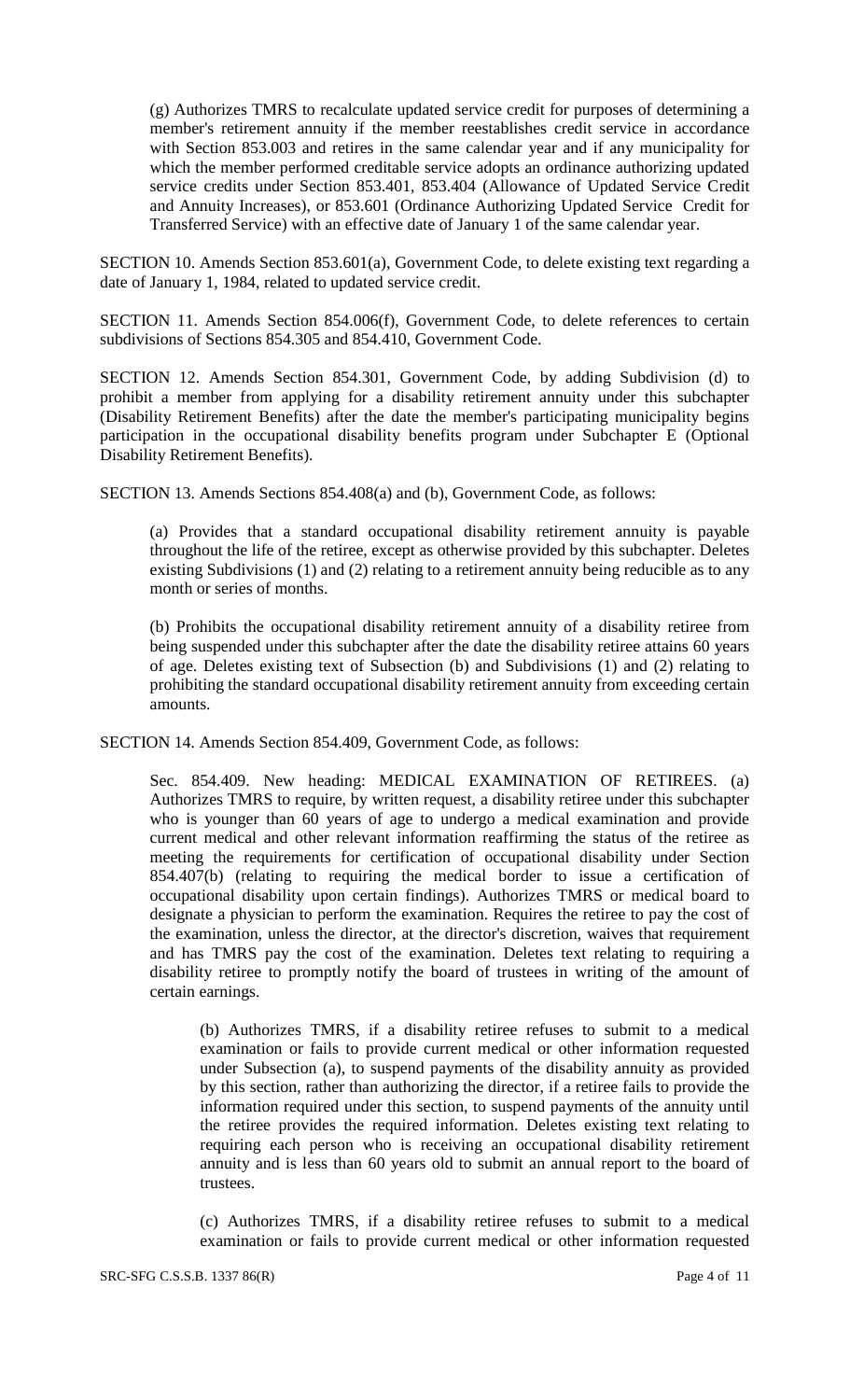under Subsection (a) by the first anniversary of the date TMRS requested the medical examination or information, to suspend payments of the disability annuity until the earlier of the date the retiree attains 60 years of age or submits to a medical examination and provides the requested information.

(d) Authorizes TMRS, if a disability retiree submits to a medical examination and provides the requested information before the fourth anniversary of the date TMRS requested the medical examination or information, to pay the suspended payments of the disability annuity in a lump sum.

(e) Requires the medical board, if the medical board finds that a disability retiree under this subchapter has experienced medical improvement to the extent that the disability retiree no longer meets the requirements for certification of occupational disability under Section 854.407(b) to certify the medical board's findings and submit the findings to the director. Authorizes the director, if the director concurs in the medical board's findings under this section, to adopt the findings, and authorizes TMRS to suspend payments of the disability annuity and take other action as TMRS, in TMRS's discretion, considers equitable and appropriate to address the situation, until the disability retiree attains 60 years of age.

(f) Provides that the suspension of a benefit under this section does not suspend payment of a benefit to an alternate payee under a qualified domestic relations order.

SECTION 15. Amends Section 854.410(e), Government Code, as follows:

(e) Requires a member or retiree, to select an optional occupational disability retirement annuity, to make the selection and designate a beneficiary on a form prescribed by and filed with TMRS, rather than the board of trustees, before the 31st day after the effective date of retirement.

SECTION 16. Amends Subchapter E, Chapter 854, Government Code, by adding Section 854.411, as follows:

Sec. 854.411. RULES FOR OPTIONAL DISABILITY RETIREMENT ANNUITIES. Authorizes the board of trustees to adopt rules necessary or desirable to implement this subchapter.

SECTION 17. Amends Section 855.007, Government Code, by amending Subsections (a), (b), and (c) and adding Subsections (e),  $(f)$ ,  $(g)$ ,  $(h)$ ,  $(i)$ ,  $(j)$ , and  $(k)$ , as follows:

(a) Requires the board of trustees to hold at least four meetings each year and additional meetings when called by the director, rather than hold regular meetings in March, June, September, and December of each year and special meetings when called by the director.

(b) Requires the director, before the fifth day preceding the day of a meeting, to give written notice of the meeting, rather than of a special meeting, to each trustee unless notice is waived.

(c) Requires all meetings of the board of trustees, except as otherwise provided by this subtitle (Texas Municipal Retirement System), Chapter 551 (Open Meetings), or other law, to be open to the public. Makes a nonsubstantive change.

(e) Authorizes the board of trustees, notwithstanding Chapter 551 or any other law, to hold an open or closed meeting by telephone conference call, videoconference, or other similar telecommunication method. Authorizes the board of trustees to use a telephone conference call, videoconference, or other similar telecommunication method for purposes of establishing a quorum or voting or for any other meeting purposes in accordance with Subsection (f) and this subsection. Provides that this subsection applies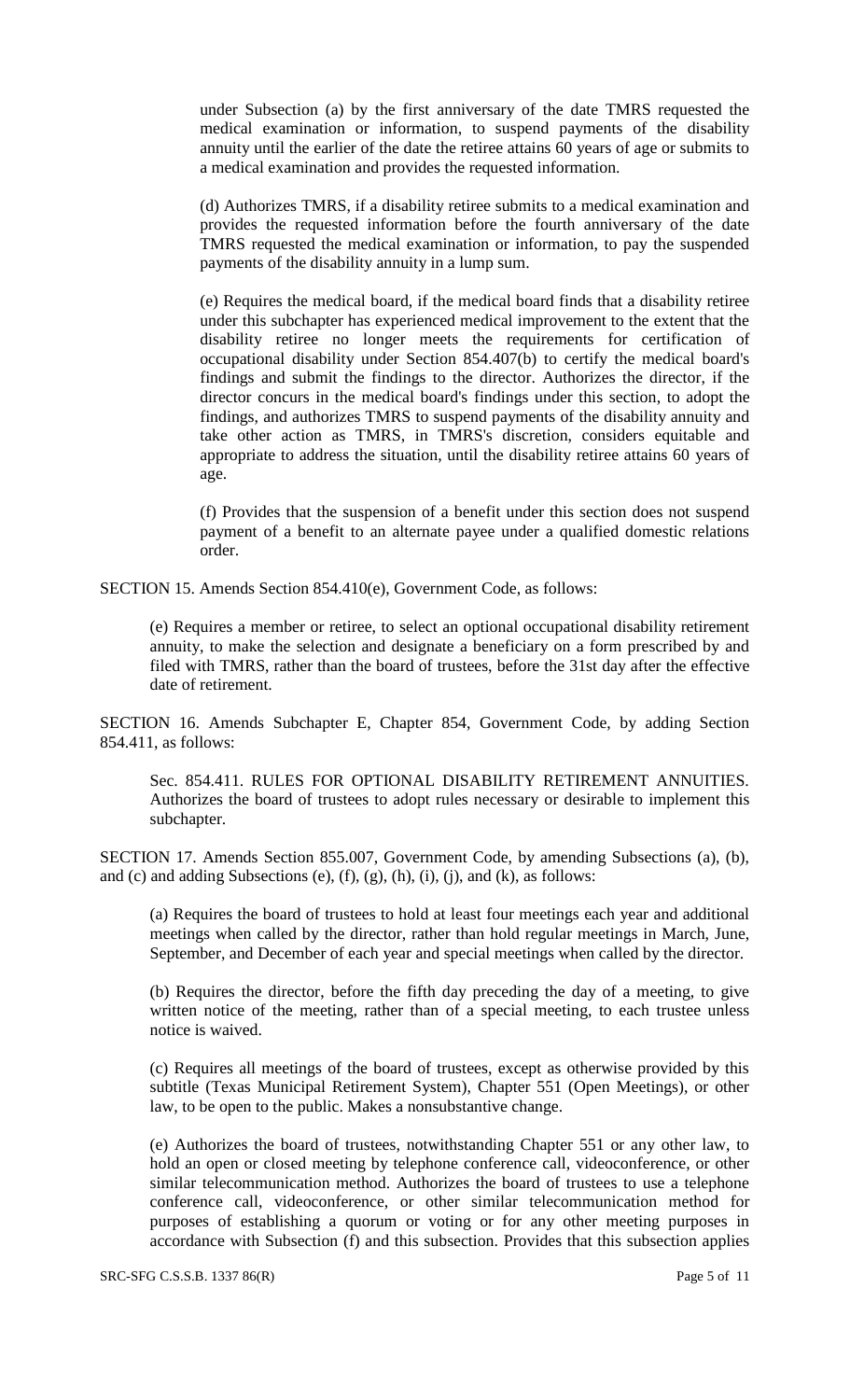without regard to the subject matter discussed or considered by the board of trustees at a meeting.

(f) Provides that a meeting of the board of trustees held by telephone conference call, videoconference, or other similar telecommunication method:

(1) is subject to the notice requirements applicable to other board of trustees meetings;

(2) is prohibited from being held unless notice of the meeting specifies the location of the meeting at which at least one trustee of the board will be physically present; and

(3) is required to be open and audible to the public at the location specified in the notice under Subdivision (2) during the open portions of the meeting.

(g) Provides that Chapter 551 does not require the board of trustees to confer with one or more employees, consultants, or legal counsel of TMRS or with a third party, including representatives of an issuer of restricted securities or a private instrument fund, in an open meeting if the only purpose of the conference is to receive information from or question the employees, consultants, or legal counsel of TMRS or the third party relating to an investment or a potential investment.

(h) Authorizes the board of trustees or a committee of the board to conduct a closed meeting in accordance with Subchapter E (Procedures Relating to Closed Meeting), Chapter 551, with TMRS's internal or external auditors to discuss governance, risk management or internal control weaknesses, known or suspected compliance violations or fraud, status of regulatory reviews or investigations, or identification of potential fraud risk areas and audits for the annual internal audit plan, or to discuss the auditors' ability to perform duties in accordance with the Internal Audit Charter and relevant auditing standards.

(i) Authorizes the board of trustees, notwithstanding Chapter 551 or any other law, to conduct a closed meeting to consider and discuss evaluations or duties of trustees or board consultants and self-evaluations of the board as a whole.

(j) Provides that, notwithstanding any other law, Chapter 551 does not apply to an assembly of the board of trustees or one of the board's committees while attending a summit, conference, convention workshop, or other event held for educational purposes if the assembly or committee does not deliberate, vote, or take action on a specific matter of public business or public policy over which the board of trustees or a committee of the board has supervision or control. Provides that this subsection does not apply to a meeting of the board of trustees scheduled or called under the board's bylaws.

(k) Authorizes the board of trustees to adopt rules necessary or desirable to implement this section.

SECTION 18. Amends Section 855.107, Government Code, as follows:

Sec. 855.107. AUDIT. (a) Defines "audit" and "audit working paper" for purposes of this section.

(b) Creates this subsection from existing text and requires the board of trustees, annually, or more often, to have the accounts of TMRS audited by a certified public accountant.

(c) Authorizes the board of trustees, in additional to the financial audit required by Subsection (b), to initiate or commission an audit or investigation of activities, functions, or operations of TMRS as the board determines appropriate.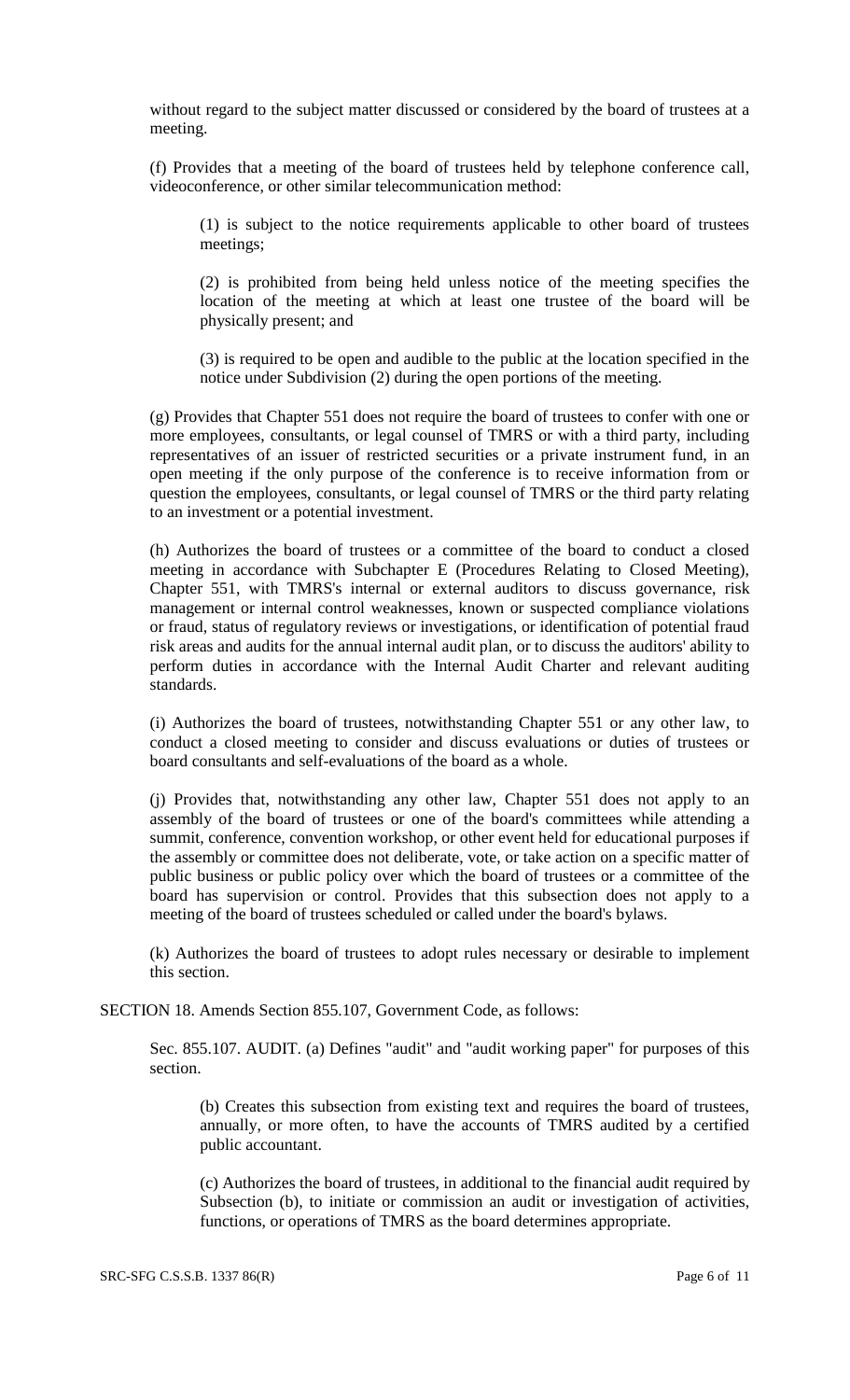(d) Provides that audit working papers prepared, maintained, or assembled by TMRS or an agent of TMRS are not a record of the board of trustees for purposes of Section 855.112, and are confidential and exempted from the disclosure requirements of Chapter 552 (Public Information).

(e) Provides that unless made confidential under other law, an audit report, when received by the board of trustee in its final form, is public information not excepted from the requirements of Section 552.021 (Availability of Public Information).

SECTION 19. Amends Section 855.110(c), Government Code, as follows:

(c) Authorizes the board of trustees, after consultation with the actuary, by rule or by funding policy adopted by the board of trustees, to:

(1) set open or closed amortization periods not to exceed 30 years, rather than 25 years;

(2) change the period for amortizing a municipality's unfunded actuarial accrued liabilities from an open period to a closed period or from a closed period to an open period;

(3) decrease or increase the amortization period, provided the amortization is prohibited from exceeding 30 years; and

(4) set different amortization period for unfunded actuarial accrued liabilities arising from different types of events giving rise to liabilities and ladder the amortization of the liabilities.

SECTION 20. Amends Section 855.112, Government Code, as follows:

Sec. 855.112. New heading: RECORDS. (a) Requires TMRS, rather than the board of trustees, to keep, in convenient form, data necessary for required computations and valuations by the actuary.

(b) Requires the board of trustees to keep a permanent record of all of its proceedings.

(c) Provides that records of the board of trustees are open to the public.

SECTION 21. Amends Section 855.114, Government Code, as follows:

Sec. 855.114. OBTAINING INFORMATION. (a) Defines "participant" for purposes of this section.

(b) Creates this subsection from existing text and requires the board of trustees to obtain from participants, rather than from members, or from participating municipalities information necessary for the proper operation of TMRS.

(c) Requires each participant and participating municipality to timely provide, in the form and manner specified by TMRS, information necessary for the proper operation and administration of TMRS.

SECTION 22. Amends Section 855.115, Government Code, by amending Subsections (a), (c), and (d) and adding Subsections  $(a-1)$ ,  $(b-1)$ ,  $(e)$ ,  $(f)$ ,  $(g)$ , and  $(h)$ , as follows:

(a) Defines "participant" for purposes of this section.

(a-1) Creates this subsection from existing text and provides that the information contained in records that are in the custody of TMRS or maintained in the custody of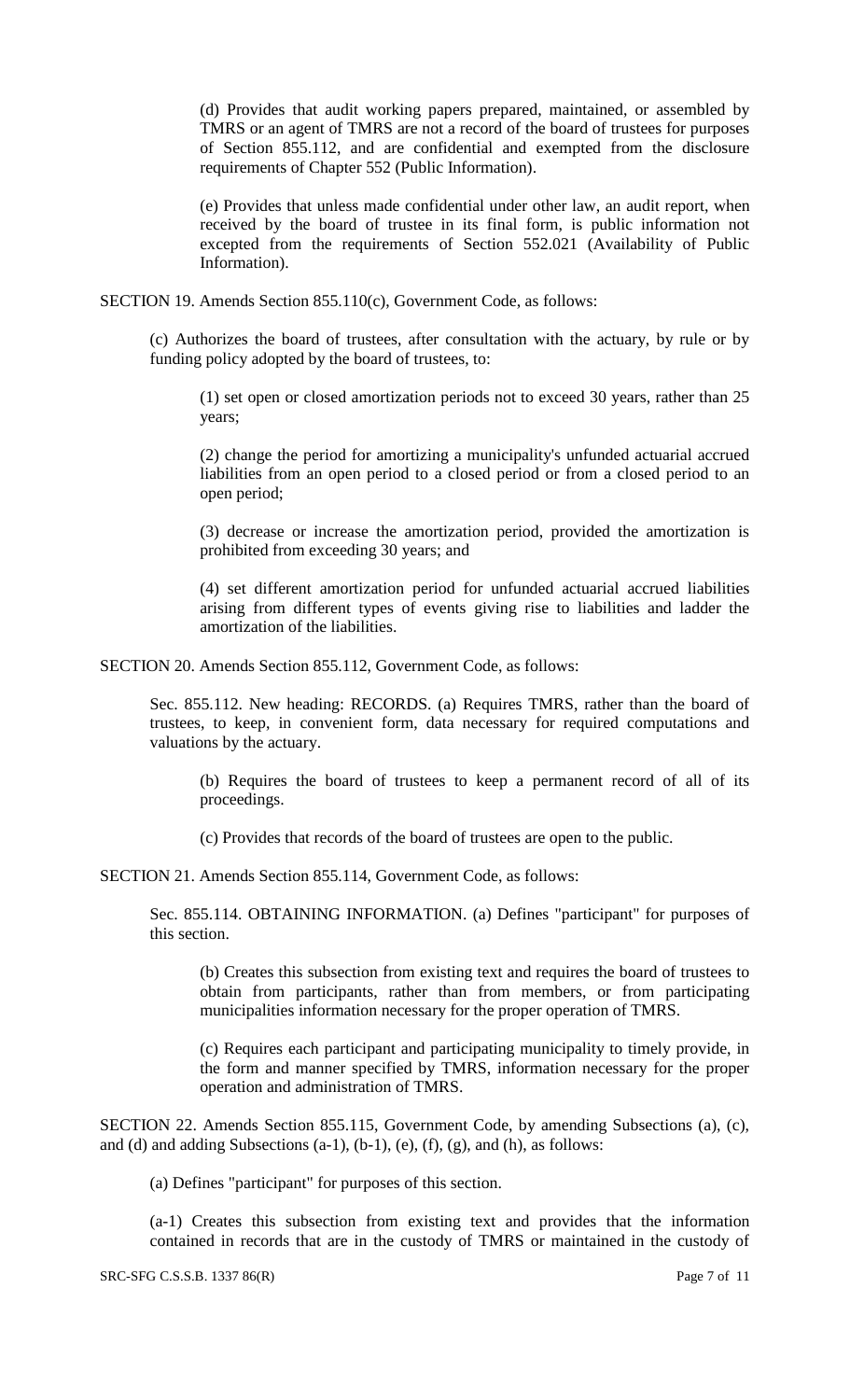another government entity or an administrator or carrier acting in cooperation with or on behalf of TMRS concerning a participant, rather than concerning an individual member, retiree, annuitant, or beneficiary, is confidential and not subject to public disclosure. Provides that, except as otherwise provided by this section (Confidentiality of Information about Members, Retirees, Annuitants, or Beneficiaries), TMRS is not required to accept or comply with a request for a record or information about a record of a participant, or to seek an opinion from the Texas attorney general because the records of a participant are not public record and are exempt from disclosure and the public information provisions of Chapter 552. Deletes existing text relating to disclose of certain information. Prohibits participant information from being disclosed unless:

- (1) the information is disclosed to:
	- (A)-(B) makes nonsubstantive changes of these paragraphs;

(C) a governmental official or employee after the director determines that the disclosure of the information requested is reasonably necessary to the performance of the duties of the official or employee or to perform the purposes of TMRS; or

- (D) makes a nonsubstantive change to this paragraph; or
- (2) makes a nonsubstantive change to this subdivision.

(b-1) Provides that this section does not requirement the retirement system to compile or disclose a list of participants' names, addresses, social security numbers, or other descriptive or demographic information.

(c) Authorizes the director to designate other employees of TMRS to make the necessary determinations under Subsection (a-1), rather than Subsection (a).

(d) Authorizes a determination and disclosure under Subsection (a-1), rather than Subsection (a), to be made without notice to the participant, rather than notice to the individual member, retiree, annuitant, or beneficiary.

(e) Authorizes a record released or received by TMRS under this section to be transmitted electronically, including through the use of an electronic signature or certification in a form acceptable to TMRS. Provides that any unintentional disclosure to, or unauthorized access by, a third party related to the transmission or receipt of information under this section is not a violation by TMRS of any law, including any law or rule relating to the protection of confidential information.

(f) Provides that the records of a participant remain confidential after release to a person, including a governmental official or employee, as authorized by this section. Authorizes the records of the participant to become part of a public record of an administrative or judicial proceeding, and provides that the participant waives the confidentiality of the records, including medical records, unless the records are closed to public access by a protective order issued under applicable law.

(g) Authorizes TMRS to require a participant to provide the participant's social security number as TMRS considers necessary to ensure the proper administration of all services, benefits, plans, and programs under TMRS's administration or as otherwise required by state or federal law.

(h) Provides that TMRS has sole discretion in determining if a record is subject to this section. Provides that, for purposes of this section, a record includes any record of TMRS containing information about a participant, living or deceased.

SECTION 23. Amends Section 855.116, Government Code, as follows: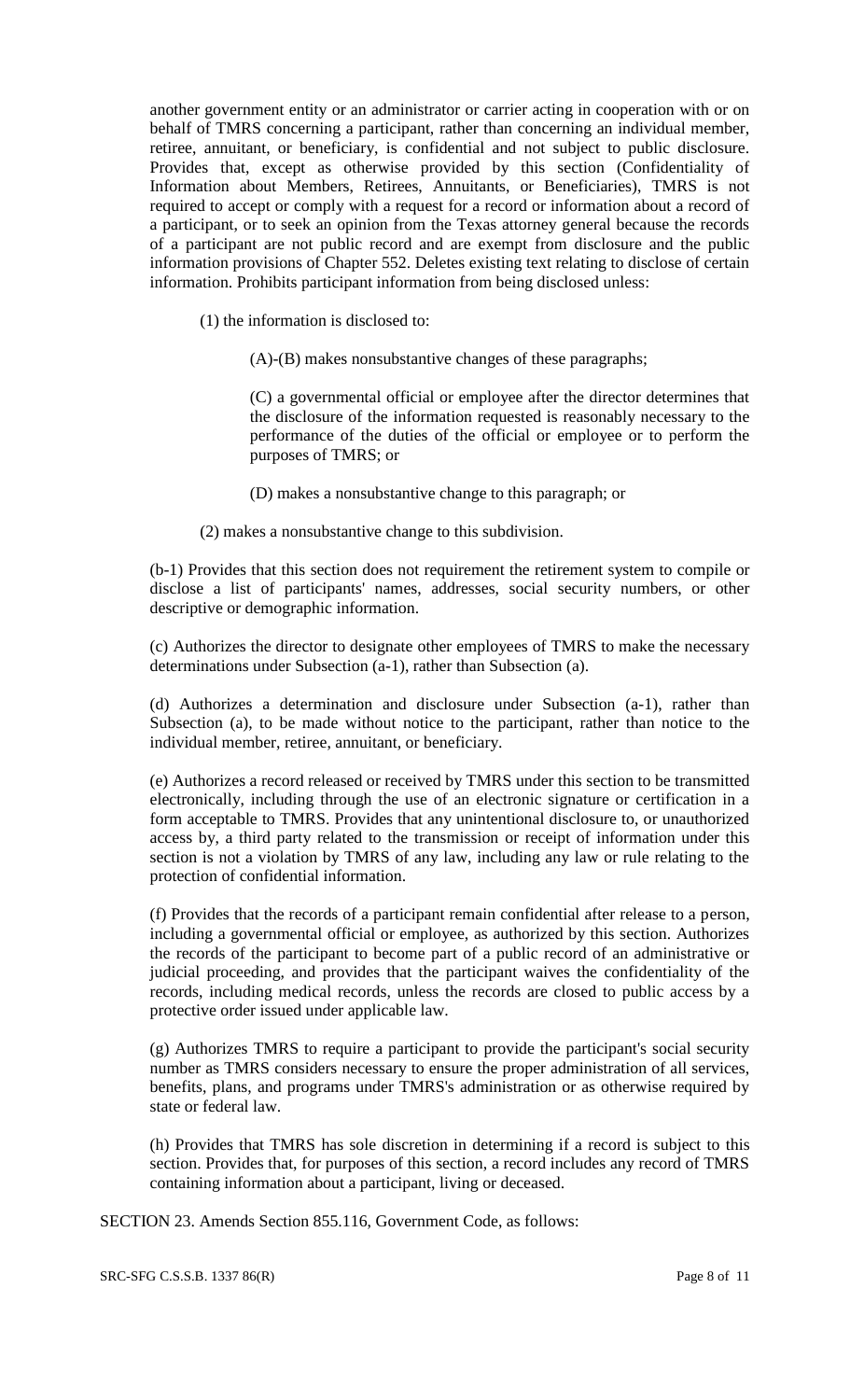Sec. 855.116. New heading: ELECTRONIC INFORMATION. (a) Defines "electronic filing" and "electronic record" for purposes of this section.

(b) Authorizes the board of trustees to adopt rules and procedures relating to the electronic filing of documents with TMRS and the delivery of information electronically by TMRS.

(c) Authorizes TMRS to provide confidential information electronically to participating municipalities, members, retirees, beneficiaries, annuitants, alternate payees, and other persons authorized to receive the information and to receive information electronically from the individuals or entities, as applicable, including the use of an electronic signature or certification in a form acceptable to TMRS. Provides that an unintentional disclosure to, or unauthorized access by, a third party related to the transmission or receipt of information under this section is not a violation by TMRS of any law, including a rule relating to the protection of confidential information.

(d) Authorizes TMRS, subject to Subsection (f), to provide to a member, retiree, or annuitant any information that is required to be provided, distributed, or furnished under Section 802.106(a), (b), (d), or (e) by:

(1) sending the information to an e-mail address or other electronic address furnished to TMRS by the member, retiree, or annuitant; or

(2) directing the member, retiree, or annuitant through a written, e-mail, or other electronic notice to an Internet website address to access the information.

(e) Authorizes TMRS, subject to Subsection (f), to provide to a member, retiree, or annuitant the information that is required to be provided under Section 802.106(c) by directing the member, retiree, or annuitant through a written notice, e-mail, or other electronic notice to an Internet website address to access the information.

(f) Authorizes electronic notice sent under this section by e-mail or other electronic means to only be sent to an e-mail address or other electronic address furnished to TMRS by the member, retiree, or annuitant.

(g) Authorizes TMRS to photograph, microphotograph, film, or make an electronic record of any record in TMRS's possession, or preserve the record through electronic document imaging.

(h) Authorizes TMRS, if a record is reproduced under Subsection (g), to destroy or dispose of the original record if TMRS first places the reproduction or electronic record in a file that is conveniently accessible to TMRS personnel, and provides for the preservation, examination, and use of the reproduction or stored electronic record.

(i) Provides that a photograph, microphotograph, film, electronic record, or electronic document image of a record received by TMRS or reproduced under Subsection (g) is equivalent to the original record for all purposes, including introduction as evidence in all courts and administrative agency proceedings. Provides that a certified or authenticated copy of the photograph, microphotograph, film, electronic record, or electronic document image is admissible as evidence to the same extent as the original record.

(j) Authorizes the director or an authorized representative to certify the authenticity of a record reproduced under this section and to charge a fee for the certified copy as provided by law.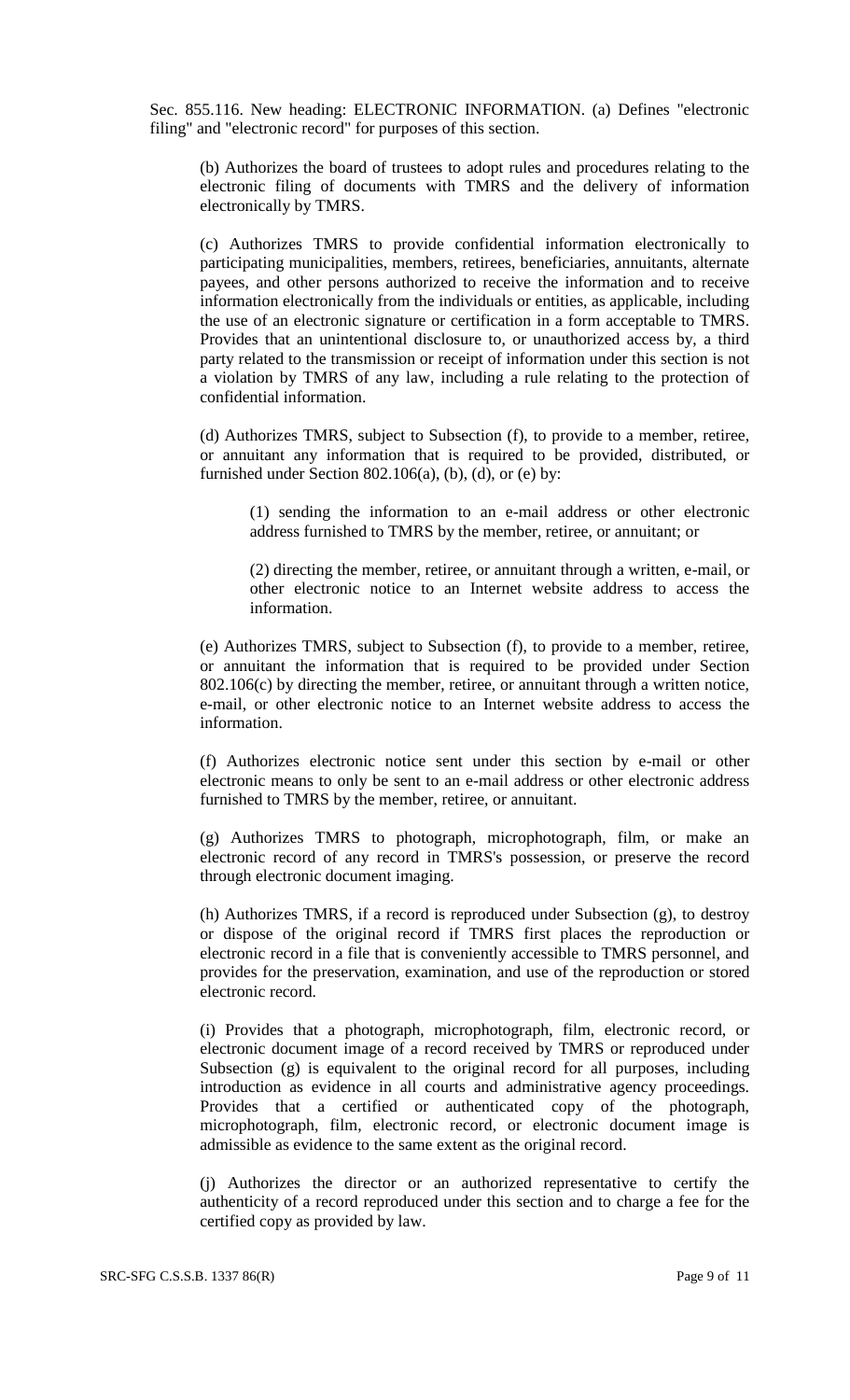(k) Requires certified records to be furnished to any person who is authorized by law to receive them.

SECTION 24. Amends the heading to Section 855.202, Government Code, to read as follows:

Sec. 855.202. LEGAL REPRESENTATION.

SECTION 25. Amends Section 855.202, Government Code, by amending Subsection (b) and adding Subsection (c), as follows:

(b) Requires the appointed attorney to act as the legal advisor to the board of trustees, rather than requiring the attorney to act as the legal advisor to the board of trustees and to represent TMRS in all litigation.

(c) Authorizes the board of trustees, the director, or the director's designee to employ or obtain the services of other attorneys or outside legal counsel to represent TMRS in litigation or advise TMRS on fiduciary or legal matters.

SECTION 26. Amends Section 855.301, Government Code, by amending Subsection (a) and adding Subsection (d), as follows:

(a) Provides that for purposes of the investment authority of the board of trustees under Section 67 (State and Local Requirement Systems), Article XVI, Texas Constitution, "security" or "securities" means any investment instrument within the meaning of the term as defined by Section 4, The Securities Act (Article 581–4, Vernon's Texas Civil Statutes), 15 U.S.C. Section  $77c(a)(1)$ , or 15 U.S.C. Section  $78d(a)(10)$ . Provides that an interest in a limited partnership or investment contract is considered a security without regard to the number of investors or the control, access to information, or rights granted to or retained by TMRS. Provides that any instrument or contract intended to manage transaction, currency exchange, or interest rate risk in purchasing, selling, or holding securities, or that derives all or substantially all of its value from the value or performance of one or more securities, including an index or group of securities, is considered to be a security.

(d) Authorizes the board of trustees to delegate discretionary investment authority to and contract with external investment managers to invest and manage the assets held in trust by TMRS, and to contract with external investment advisors and consultants to assist and advise the board and the staff of TMRS.

SECTION 27. Amends Section 855.407, Government Code, by amending Subsections (f) and (h) and adding Subsection (i), as follows:

(f) Authorizes the governing body of a municipality that is determined by the actuary to be unable to finance all obligations charged against its account in the benefit accumulation fund within the municipality's current amortization period, rather than within 25 years after the most recent actuarial valuation date, to elect to have the municipality contribute to its account in the benefit accumulation fund at a rate that does not exceed in any year the sum of two percent and the maximum contribution rate specified by Subsection (b) (relating to requiring the actuary annually to determine the municipality normal contribution rate and the prior service contribution rate) and Section 855.501 (Increased Current Service Annuities), if applicable, and that the actuary annually is authorized to determine as necessary to finance the existing levels of benefits before the expiration of the municipality's current amortization period, rather than the expiration of 25 years after the most recent actuarial valuation date.

(h) Makes nonsubstantive changes and authorizes the board of trustees, subject to Subsection (i), if the board of trustees adopts any actuarial changes, including changes in actuarial assumptions or in actuarial method, that would result in any municipality having an increase in its combined contribution rate of more than one-half of one percent of the